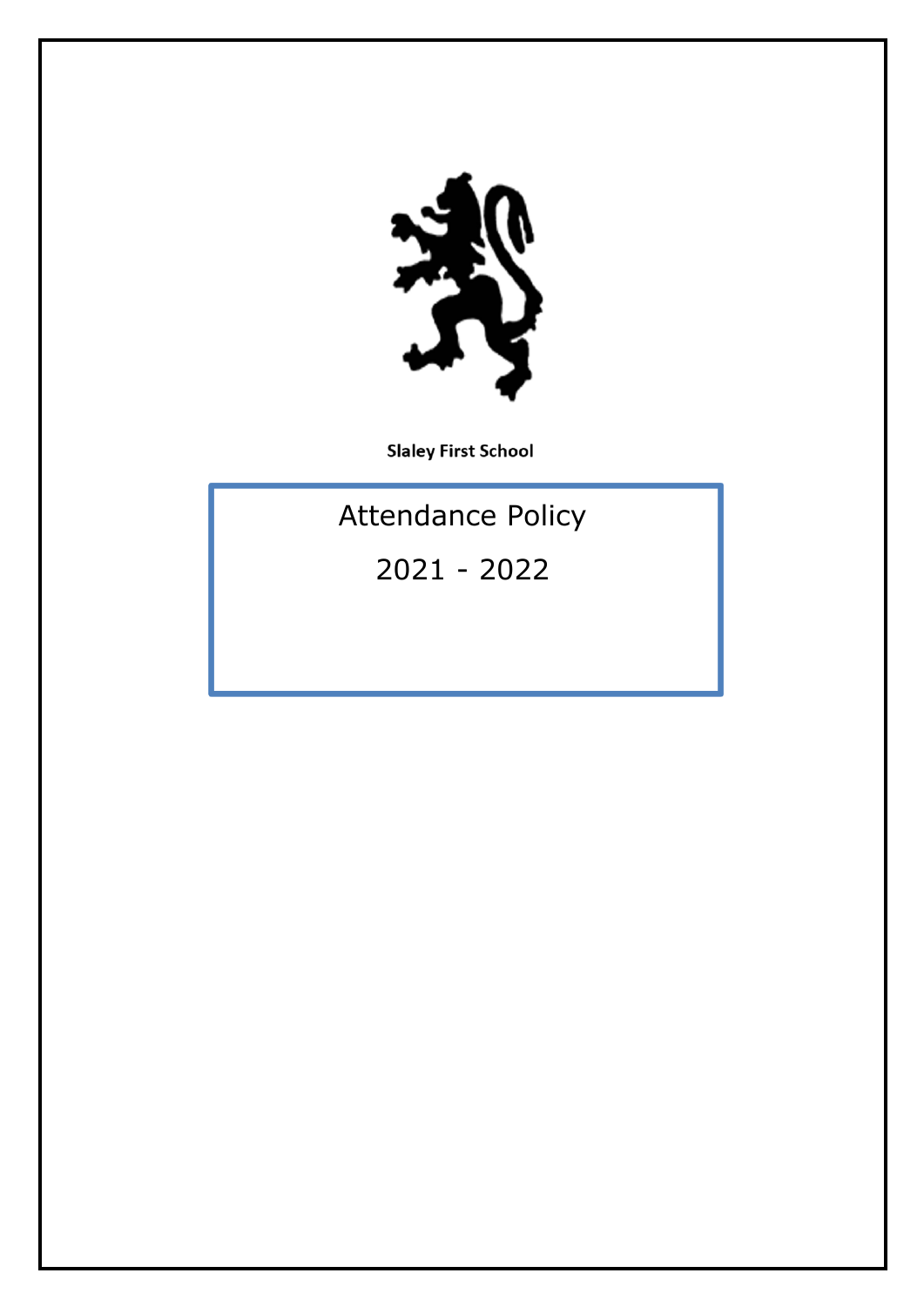### **SLALEY FIRST SCHOOL ATTENDANCE POLICY**

### **Introduction**

Regular and punctual school attendance is important. Pupils need to attend school regularly if they are to take full advantage of the educational opportunities available to them by law. Slaley First School fully recognises its responsibilities to ensure pupils are in school and on time, therefore having access to learning for the maximum number of days and hours.

Our policy applies to all children registered at this school and this policy is made available to all parents/carers of pupils who are registered at our school on our school website.

This policy has been written to adhere to the relevant Children Acts, Education Acts, Regulations and Guidance from the Department for Education in addition to guidance from the Local Authority.

Although parents/carers have the legal responsibility for ensuring their child's good attendance, the Headteacher and Governors at our school work together with other professionals and agencies to ensure that all pupils are encouraged and supported to develop good attendance habits. Procedures in this policy are followed to ensure this happens.

Children who are persistently late or absent soon fall behind with their learning. Children who are absent from school frequently develop large gaps in their learning which will impact on their progress and their ability to meet age related learning expectations. A child whose attendance drops to 90% each year will, over their time at first school, have missed two whole terms of learning.

### **Aims and Objectives**

This attendance policy ensures that all staff and governors in our school are fully aware of and clear about the actions necessary to promote good attendance.

Through this Policy we aim to:

- Improve pupils' achievement by ensuring high levels of attendance and punctuality.
- Achieve a minimum of 97% attendance for all children, apart from those with chronic health issues.
- Create an ethos in which good attendance and punctuality are recognised as the norm and seen to be valued by the school.
- Raise awareness with parents, carers and pupils of the importance of uninterrupted attendance and punctuality at every stage of a child's education.
- Ensure that our policy applies to Nursery and Reception aged children in order to promote good habits at an early age.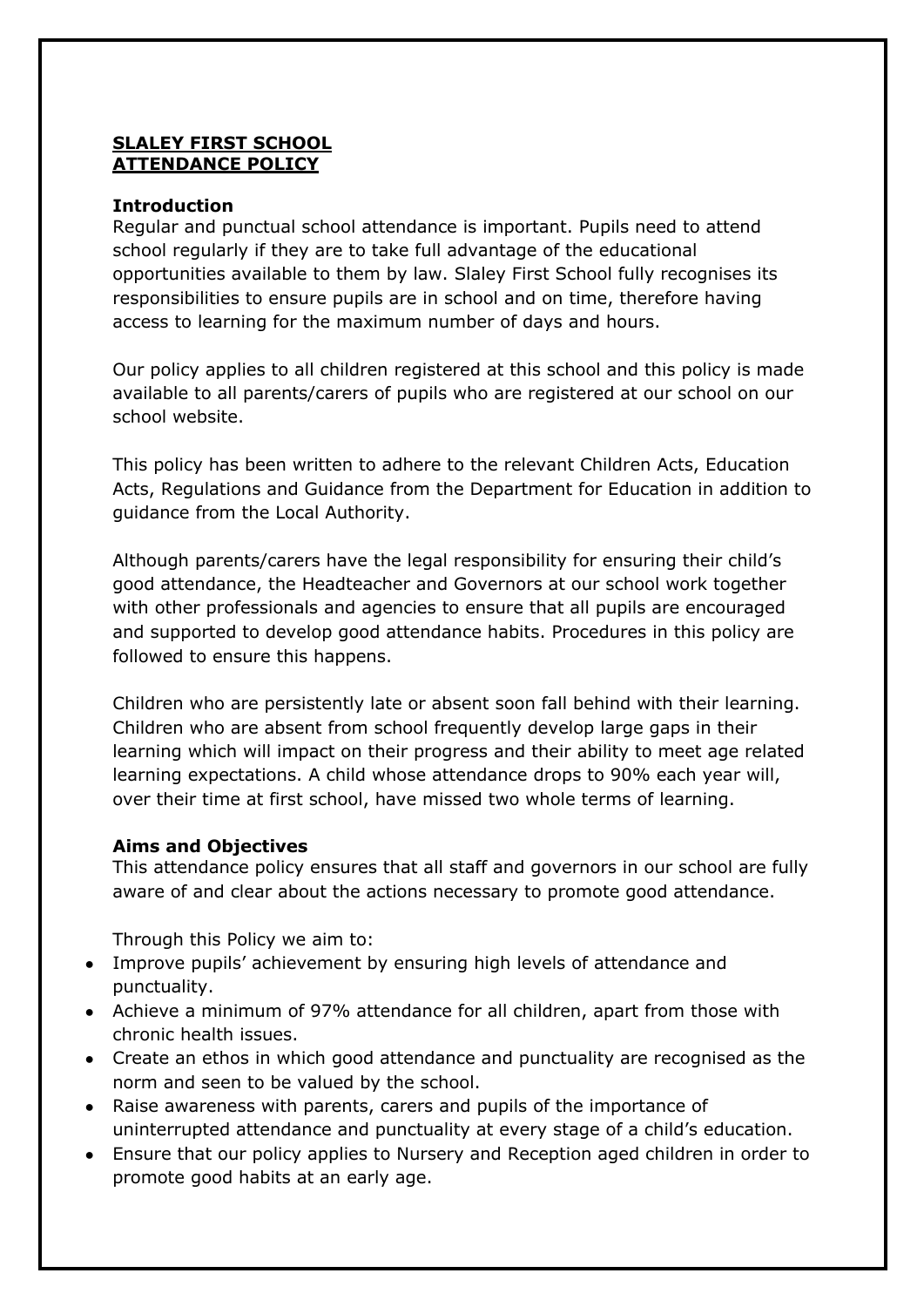- Work in partnership with pupils, parents, staff and the Education Welfare Service so that all pupils realise their potential, unhindered by unnecessary absence.
- Promote a positive and welcoming atmosphere in which pupils feel safe, secure, and valued, and encourage in pupils a sense of their own responsibility.
- Establish a pattern of monitoring attendance and ensure consistency in recognising achievement and dealing with difficulties.
- Recognise the key role of all staff, but especially class teachers, in promoting good attendance.

We maintain and promote good attendance and punctuality through:

- Raising awareness of attendance and punctuality issues among all staff, parents and pupils.
- Ensuring that parents have an understanding of the responsibility placed on them for making sure their child attends regularly and punctually.
- Equipping children with the life skills needed to take responsibility for good school attendance and punctuality appropriate to the child's age and development.
- Maintaining effective means of communication with parents, pupils, staff and governors on school attendance matters.
- Developing and implementing procedures for identifying, reporting and reviewing cases of poor attendance and persistent lateness.
- Supporting pupils who have been experiencing any difficulties at home or at school which are preventing good attendance.
- Developing and implementing procedures to follow up non-attendance at school.

## **Definitions Authorised absence**

- An absence is classified as authorised when a child has been away from school for a legitimate reason and the school has received notification from a parent or carer. For example, if a child has been unwell and the parent telephones the school to explain the absence.
- Only the school can make an absence authorised. Parents do not have this authority. Consequently not all absences supported by parents will be classified as authorised.

## **Unauthorised absence**

- An absence is classified as unauthorised when a child is away from school without the permission of the school.
- Therefore the absence is unauthorised if a child is away from school without good reason, even with the support of a parent.

# **Procedures**

Our school will undertake to follow the following procedures to support good attendance:

To maintain appropriate registration processes.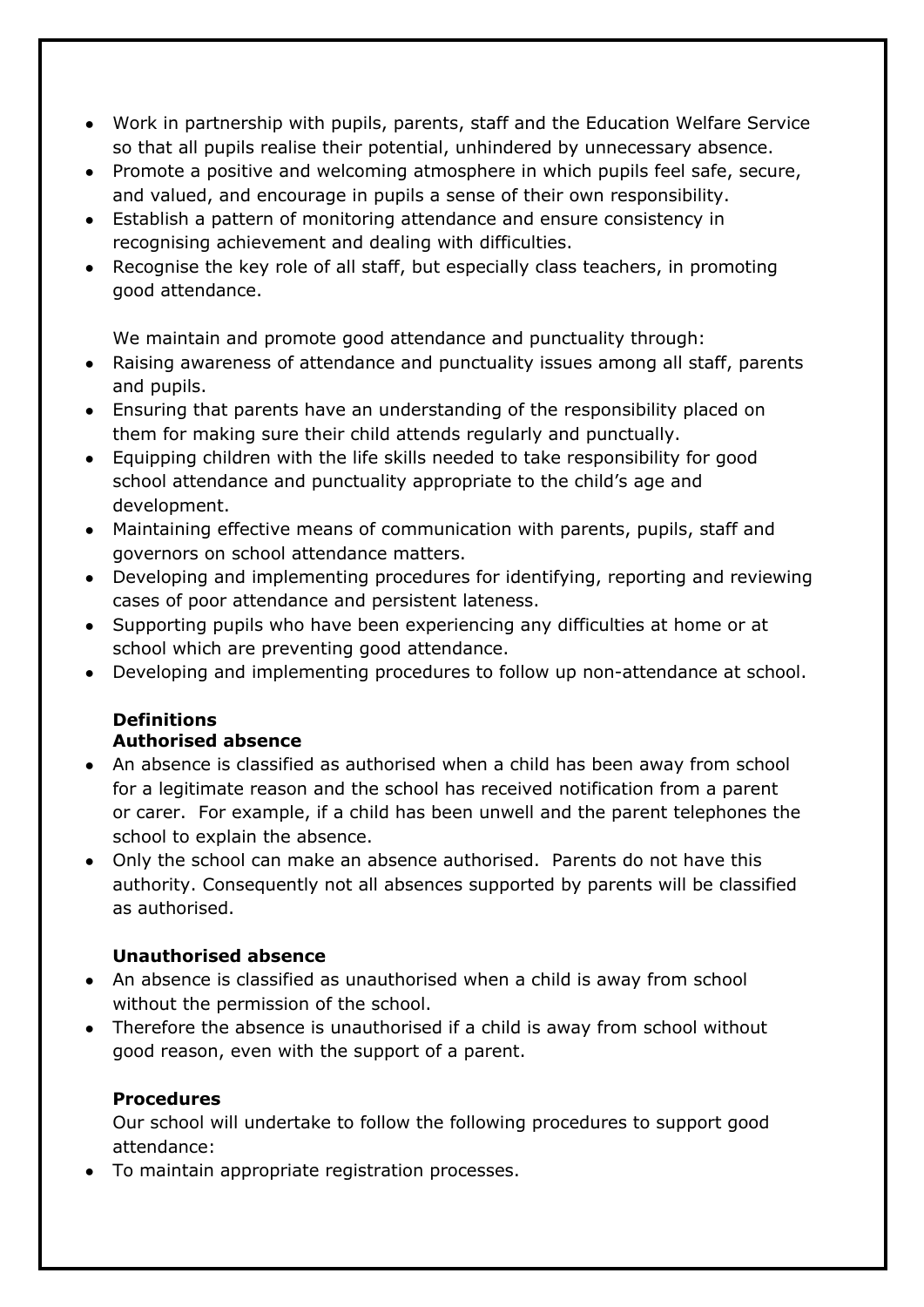- To maintain appropriate attendance data.
- To communicate clearly the attendance procedures and expectations to all staff, governors, parents and pupils.
- To have consistent and systematic daily records which give detail of any absence and lateness.
- To follow up absences and persistent lateness if parents/carers have not communicated with the school.
- To inform parents/carers what constitutes authorised and unauthorised absence.
- To strongly discourage unnecessary absence through holidays taken during term time.
- To work with parents to improve individual pupils attendance and punctuality
- To refer to the Educational Welfare Service any child whose attendance causes concern and where parents/carers have not responded to school initiatives to improve.
- To report attendance statistics to Northumberland LA and the DfE where requested.
- All staff should be aware that they must raise any attendance or punctuality concerns to the Headteacher.

# **Responsibilities**

All members of school staff have a responsibility for identifying trends in attendance and punctuality. The following includes a more specific list of the kinds of responsibilities which individuals might have.

# **Class teacher**

Class teachers are responsible for:

- Keeping an overview of class and individual attendance looking particularly for either poor overall attendance, anomalies in patterns of attendance and/ or unusual explanations for attendance offered by children and their parents/ carers
- Informing the Headteacher where there are concerns and acting upon them
- Providing background information to support referrals
- Monitoring follow-up once actions have been taken to correct attendance concerns
- Emphasising with their class the importance of good attendance and promptness
- Following up absences with immediate requests for explanation which should be noted inside the register
- Discussing attendance issues at consultation evenings where necessary

# **Headteacher**

The Headteacher is responsible for:

- Overall monitoring of school attendance
- Trends in authorised and unauthorised absence
- Contacting families where concerns are raised about absence including arranging meetings to discuss attendance issues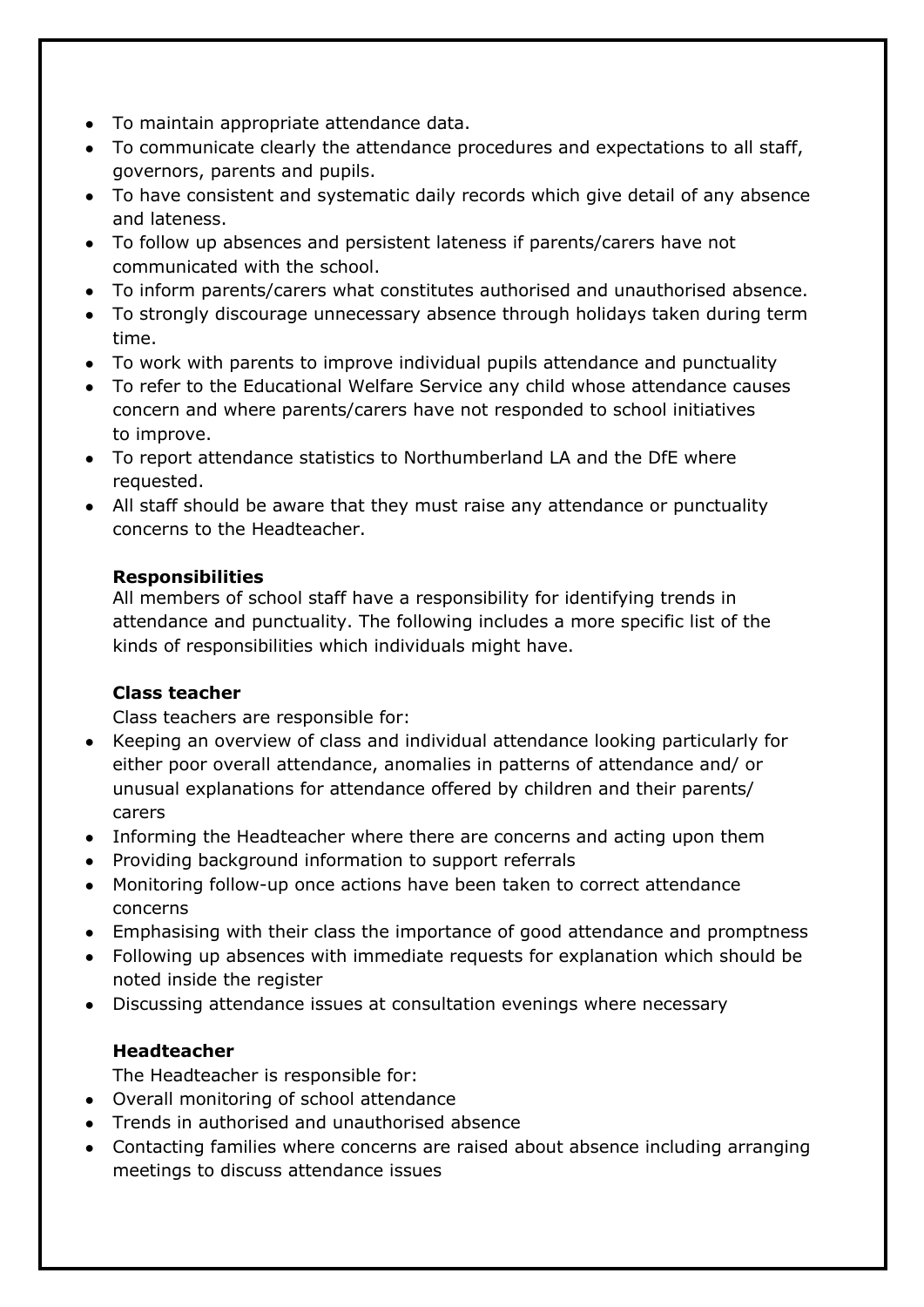- Monitoring individual attendance where concerns have been raised
- Making referrals to the EWO service
- Providing reports and background information to inform discussion with the school's EWO
- Liaising with other professionals to determine potential sources of difficulties and reasons for absence.
- Celebrating good attendance through Praise Assembly and certificates

## **Administration staff**

The office manager is responsible for:

- Collating and recording registration and attendance information.
- Taking and recording messages from parents regarding absence
- Contacting parents of absent children where no contact has been made.
- Recording details of children who arrive late or go home
- Keeping an overview of class and individual attendance looking particularly for either poor overall attendance, anomalies in patterns of attendance and/ or unusual explanations for attendance offered by children and their parents/ carers and reporting concerns to the Headteacher
- Sending out standard letters regarding attendance

## **Parents**

Parents/Carers are responsible for:

- Ensuring that their child attends school regularly and punctually unless prevented from doing so by illness or attendance at a medical appointment.
- Contacting the school office on the first morning of absence by 9:30am.
- Informing the school in advance of any medical appointments in school time. For the absence to be recorded as a medical absence we do require evidence from the doctor or dentist. (Appointment card/letter)
- Making requests for authorised absence in term time, only if absolutely necessary as these are not automatically authorised.
- Talking to the school as soon as possible about any child's reluctance to come to school so that problems can be quickly identified and dealt with.

## **Registration**

The school is open to pupils from 8:50am. They can come straight into school and should be in class by 9:00am.

Each class teacher has the responsibility for keeping an accurate record of attendance. Any pupil who is absent must be recorded at the beginning of the morning and afternoon session. The attendance register must be completed by the class teacher by 9.10 am and by 1.10pm.

All attendance records are documented using SIMs software, which is supported by the Local Authority. Attendance registers are legal documents and these must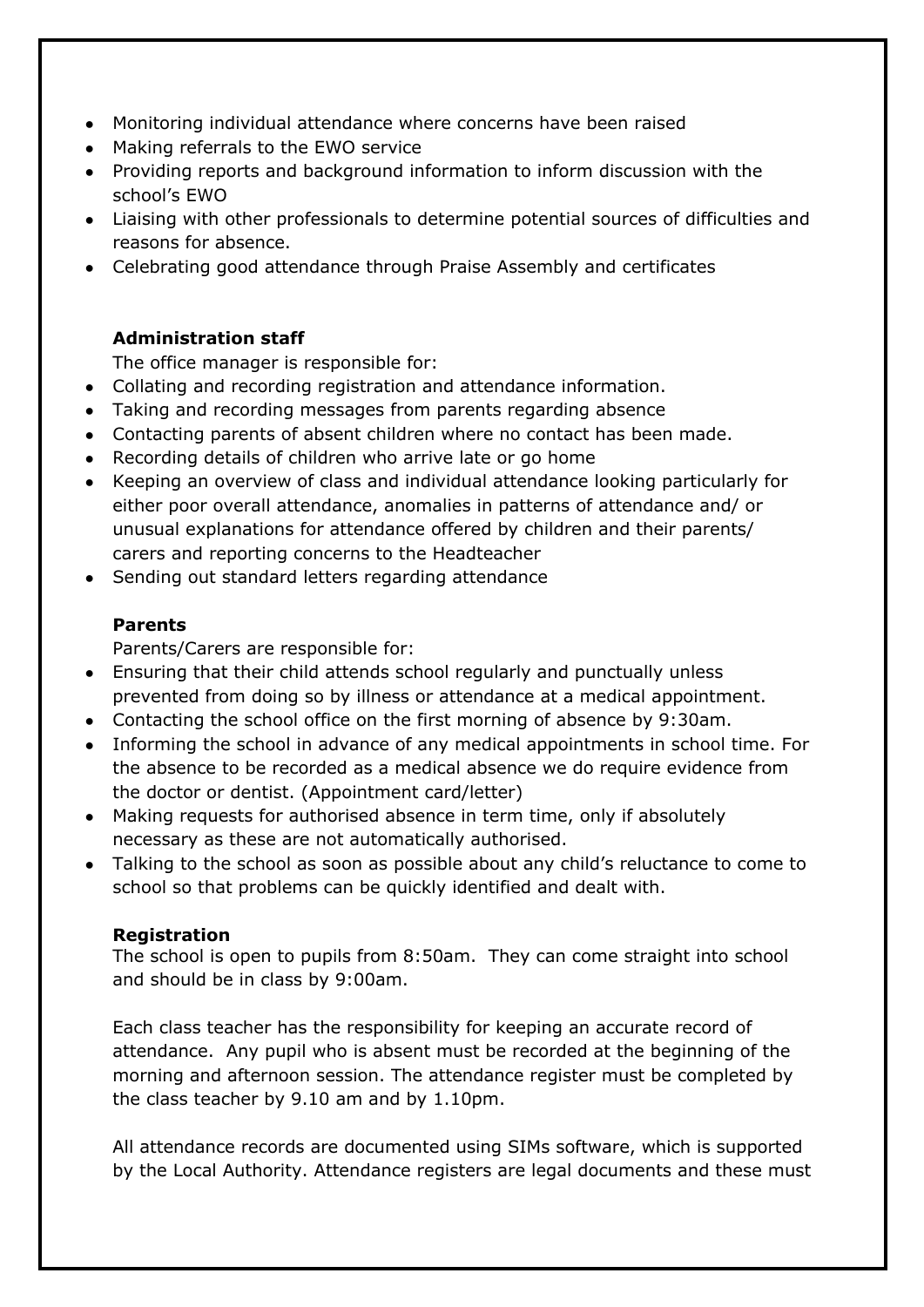be kept secure and preserved for a period of three years after the date they were last used.

#### **Lateness**

Once the doors are closed at 9:00am the only way to get into school is via the front door which will be answered by the office manager. Any pupil who comes into school this way will be marked as late in the attendance record. Records are kept of those pupils who are late, this is documented on the electronic register for each pupil (Attendance code L). Any child who arrives for school later than 9.20 am will be marked as having an unauthorised absence for the morning. (Attendance code U).

Children who have attended a dentist or doctor's appointment and subsequently come to school later than 9.05am will have the absence recorded as a medical absence (Attendance code M). Parents/Carers will be asked to show proof of appointment.

Children who are persistently late miss a significant amount of learning, often the most important aspect, as the beginning of the day is where the teacher explains the learning and what each child is expected to achieve.

Where there have been persistent incidents of lateness parents/carers will receive a letter advising them of the concerns and the school will provide opportunities for parents/carers to seek support and advice to address these issues.

#### **ABSENCES**

Parents/carers should contact the school on the first day of their child's absence. When parents/carers notify us of their child's absence it is important that they provide us with details of the reason for their absence.

All absences are recorded as either authorised or unauthorised absences on the computer. It is important that we receive accurate information from parents with reasons for the child's absence. This information is used to determine whether the absence is authorised or unauthorised. The Headteacher has the responsibility to determine whether absences are authorised or unauthorised.

Where we have not received reasons for a child's absence then we send a letter requesting these details to parents/carers to complete. If this letter is not completed and returned by the specified date then the absence will be recorded as an unauthorised absence (Attendance Code O)

#### **First Day Contact**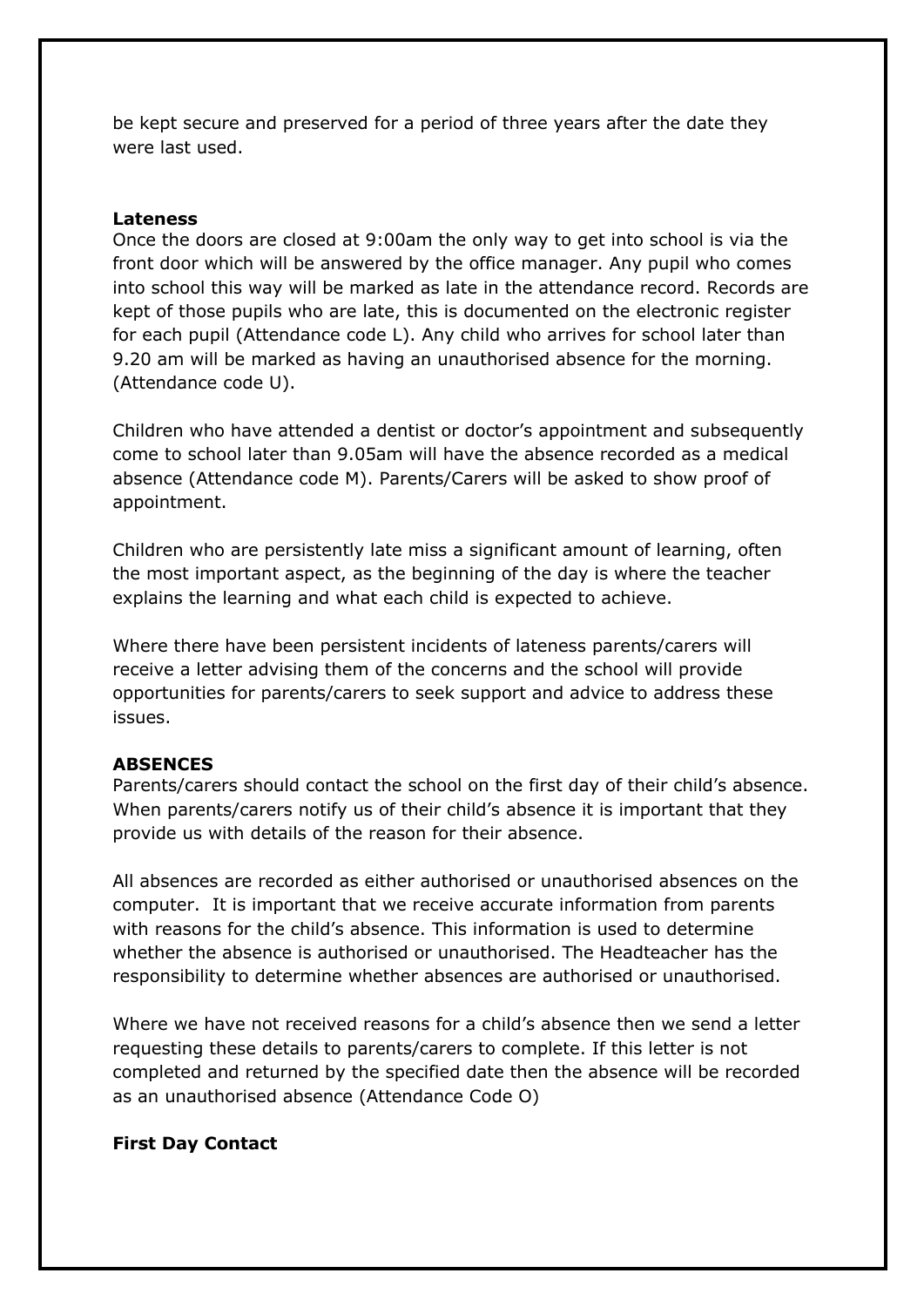Where a child is absent from school and we have not received any verbal or written communication from the parent, then we initiate a first day contact process. The office manager will check all of the registers from 9.00am to 9.30am on a daily basis, to identify those pupils who are absent. There are occasions when we are unaware why the child is absent and we will contact the parent to check the reasons for the child's absence.

#### **Illness**

When children have an illness that means they will be away from school long term, the school will do all it can to send material home, so that they can keep up with their school work.

If the absence is likely to continue for an extended period, or be a repetitive absence, the school will contact the support services to see if arrangements can be made for the child to be given some home tuition outside school.

Where over the course of an academic year, a child has repeated periods of illness, the school will write to parents to ask them to provide medical evidence for each future period of illness related absence. This evidence could be a Doctor's note, appointment card or copy of a prescription.

### **Parental Request for Absence from School for Holiday**

With effect from Sepember 2013 the government *abolished* the right of headteachers to authorise absence specifically for holidays of up to 10 days per year if special circumstances exist. Instead, headteachers will only be allowed to grant leave of absence, if they are satisfied *exceptional* circumstances exist.

#### **Addressing Attendance Concerns**

The school is aiming for 97% or above.

It is important for children to establish good attendance habits early on in their first school career. It is the responsibility of the Headteacher and the governors to support good attendance and to identify and address attendance concerns promptly. In school we rely upon parents to ensure their child attends school regularly and punctually and therefore where there are concerns regarding attendance parents are always informed of our concerns. Initially concerns about attendance are raised with parents via letters which are sent home. There will be opportunities for the parent/carer to discuss reasons for absence and support to be given by the school with the aim to improve attendance. Where a child's attendance record does not improve over a period of time then the school has a responsibility to make a referral to the Educational Welfare Service.

The Education Welfare Service (EWS) will issue penalty notices to parents where there has been a referral to EWS from the school as part of the school's processes to address poor attendance patterns.